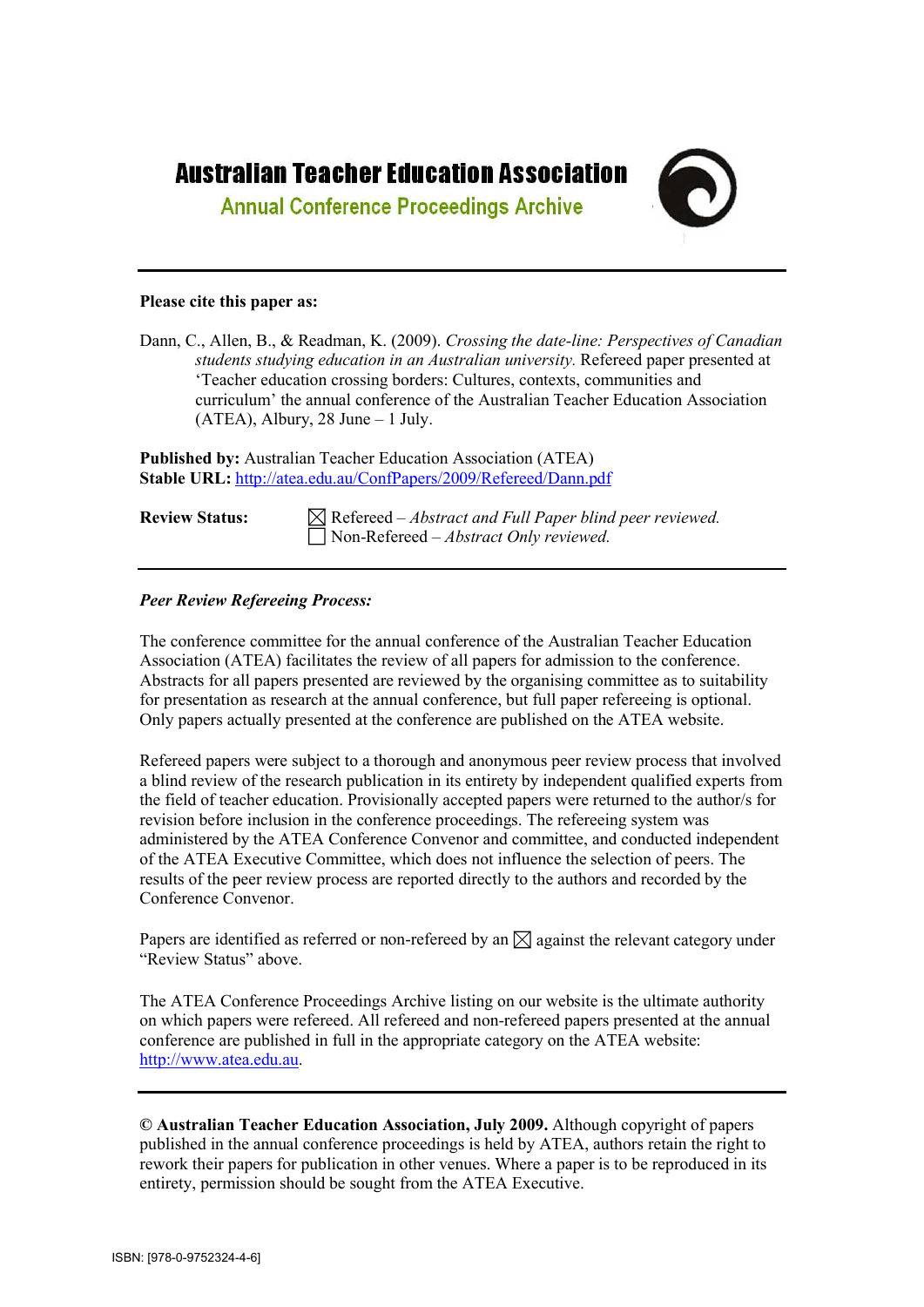# **Crossing the Date line: Perspectives of Canadian students studying education in an Australian Regional University**

Chris Dann, Bill Allen & Kylie Readman *University of the Sunshine Coast*

## **Abstract:**

The research reported here aims to develop understandings around the expectations and perceptions of Canadian students entering a Graduate Diploma of Education program in an Australian university. The study align well with the theme of "crossing borders", as the study focuses on international students 'crossing borders' to achieve their accreditation goals in another country. The particular context of this research is a sizeable cohort (90 – 100 annually) of Canadian students who attend an Australian regional university to gain a teaching qualification.

Based on the theoretical perspective of interpretivism, the study employed qualitative methods to understand the expectations and perspectives of the students early in, and during their progress through the program. Data were collected using semi-structured interviews: researchers conducted three interviews with each participant across the first six months of the students' year long stay. The 'moments' of each interview were: (i) prior to attending their first week of lectures; (ii) after they had completed the first lecture series of four courses; and (iii) after participants completed their first block of practical experience in an Australian school. The data was then analysed using constant interrogation and context theory. This report is based on the initial findings of these interviews and identifies the themes and understandings expressed by the Canadian students who have 'crossed the date line'.

The findings will be presented in four main themes that have emerged from the data: personal growth; cultural experiences; development of teacher identity; and the implications for university programs. Collectively the data highlight the concepts of global perspectives, the internationalization of university programs, and the issues of teacher identity. As the participants developed their ideas and understandings about themselves within the program, further confirmation was gained to suggest that participants entered the program with this perspective.

Participants also demonstrated an intention to develop a clearly independent personal and professional identity for themselves and saw the year of study abroad as an opportunity to explore their own personal strengths and weaknesses. This corresponds with Geijsel and Meijers(2005) definition of identity and the implications of the development of identity seen through the data.

Finally the initial findings indicate that universities accepting international students into their programs have a broad range of professional and ethical responsibilities in the development of global teachers with a global perspective. With regard to the case study university, the findings suggest that Australian universities which invite international students tend to rely on individual students developing a global perspective rather than adding to or enhancing this perspective.

**Keywords:** pre-service teacher education, internationalization, global perspectives, teacher identity.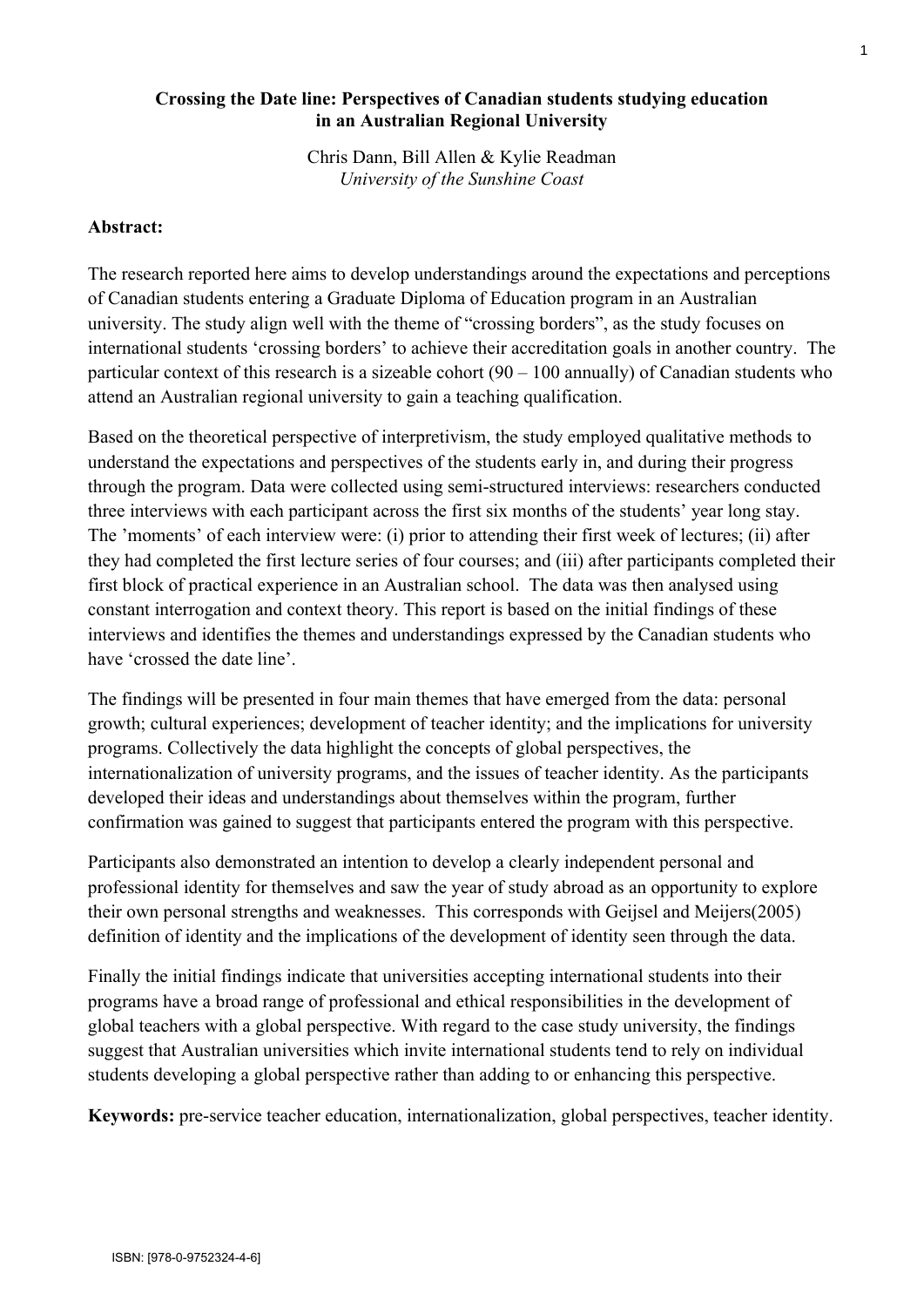#### **Body of Paper**

This paper reports on the initial findings of a study that investigates the expectations and perspectives of Canadian students entering a Graduate Diploma teacher education program in an Australian university. These expectations and perspectives were recorded during the participating students' first six months in the program and they bring into focus a range of issues directly related to the conference topic of *Teacher Education Crossing Borders*. The data collected and the findings that emanate from them provide a useful insight into aspects of the internationalisation of education, developing global perspectives in teachers and how teacher education is addressing contextual differences, cultural diversity and related curriculum issues.

### Background and context

Irwin University is a small, relatively new university in Queensland, Australia and Education Programs in the university are even more recent, having been in place for less than five years. Because of the geographical location of the university's campus, and a number of fortuitous contacts, the university has attracted a sizeable number of Canadian students seeking to gain accreditation as teachers. The Canadian students that have come to Irwin University are all graduates seeking to study a one-year Graduate Diploma program which leads to registration in both Queensland and subsequently with the Ontario Board of Teachers. The presence of these preservice teachers at the University have prompted much reflection on the ecology of teacher education as offered in the Graduate Diploma program and to that end the issue of developing global teachers beyond the requirements of the state's College of Teachers. Reflection by the authors has led to the research reported below and the paper that follows.

# **Literature Review**

Ling, Burman, Cooper and Ling (2006) suggest that Canadian students form by far the largest single cohort of international students in teacher training in Australia, yet empirical literature on the experiences of Canadian pre-service teachers and the meanings they give to those experiences does not reflect this and is surprisingly small. The contextual literature, focussing on international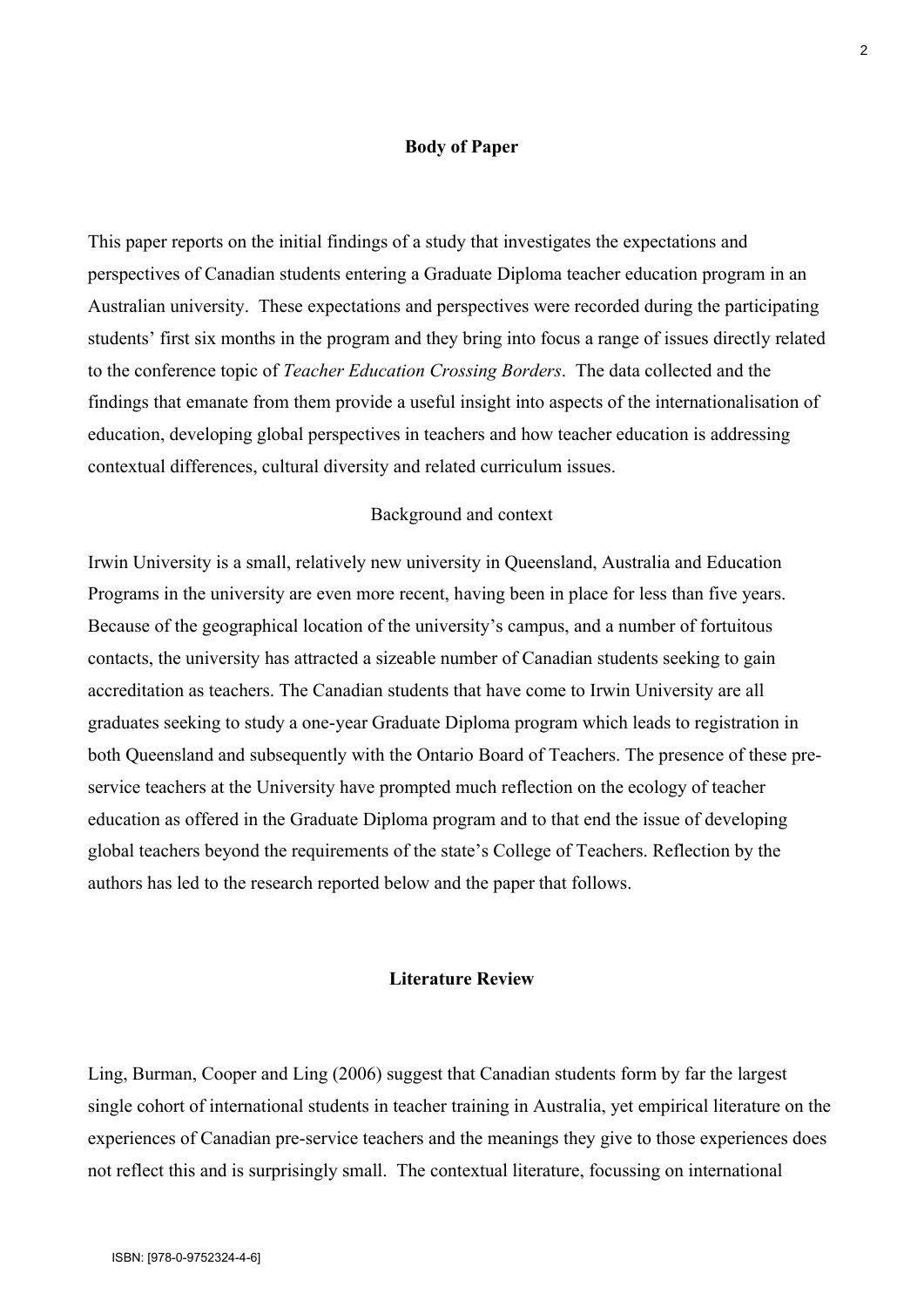students more generally, and particularly those studying to be teachers, brings together themes of globalisation, internationalisation, global perspectives and a concept identified by Ling et al. (2006) as the cosmopolitan learner. These form central themes within this paper and relate to the data as it emerged.

McKittrick (2003), in an empirical study, coined the term 'mutual admiration society' in the relations between Canadian students and their Australian counterparts. He also investigated the phases that Canadian students move through when studying in a transnational context. The phases he suggested were pre-departure, arrival, study and returning home. These were useful in the research design phase as they complemented the view that interviews needed to be conducted at certain stages. In this study interviews would relate to the second and third of McKittrick's phases. However the choice of junctures in this study suggested that the phases proposed by McKittrick were too simple.

Relich and Kindler (1996) in an evaluation of a teacher education program accepting Canadian students found that Canadian students reported their experiences as "highly positive and worthwhile and one which extended beyond the academic and professional qualifications" (p.6). The search for what lies beyond the qualifications was explored by Ling et al (2006) who reported on the global perspectives that Canadian students may bring to their experiences in Australia and suggested the dimensions that international study might have on teachers who cross national boundaries to gain qualifications. In particular the study juxtaposed the perspectives of a more 'localised' approach to teacher education with those of teachers, in this case Canadians, who had studied outside their own country. The themes of 'global perspectives' were particularly useful in informing this study.

Globalisation was described by Pike (2000) as one of the principal influences of the late  $20<sup>th</sup>$  and early  $21<sup>st</sup>$  century. The growth in numbers of students travelling overseas to study or to gain accreditation reflects one or more aspects of this significant feature of the post-Fordist world. Olssen, Codd and O'Neill (2004) argue for three levels of globalisation, economic, political and cultural. While the economic dimension pertains to international students from other perspectives, most notably in terms of university income, this study is primarily informed by the ideas of cultural globalisation. Olssen et al. argue that cultural globalisation "is largely transmitted by the expansion of transnational enterprises" (p.6) and it is in this context that the study occurs.

The third dimension of the literature informing this study is that of internationalisation. de Wit and Knight (1997) in de Wit (1997) developed a working definition of internationalisation as "the process of integrating an international/intercultural dimension into the teaching, research and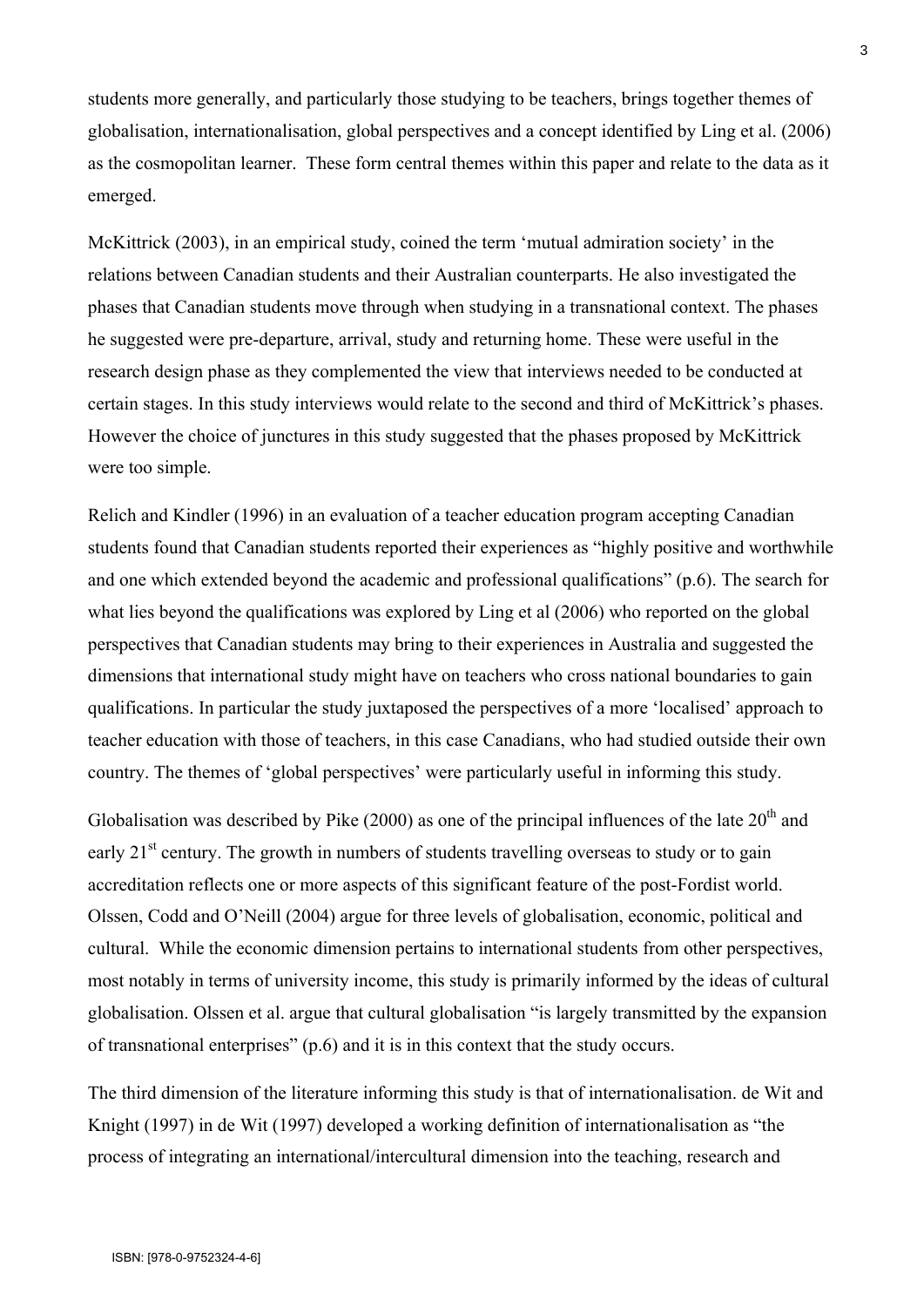service functions of the institution." (p.1) Internationalisation is seen in operation at many universities and is having an increasingly strong impact on governments and universities when they are developing policies to cater for the inclusion of internationals students (Ling et al., 2000).

This definition is further clarified by de Wit (1997) as inclusive of three main elements (i) internationalisation as a process; (ii) internationalisation as a response to globalisation and not to be confused with the globalisation process itself; and (iii) internationalisation that includes both international and local elements (that is, intercultural). This idea of intercultural internationalisation is exemplified in Giddens' (2000) notion of the cosmopolitan. Cosmopolitans, and in this case cosmopolitan students, are defined as welcoming and embracing intercultural complexity. Giddens talks of the globalized world as one where traditional boundaries between groups, nations and beliefs are blurred and broken and suggests that cosmopolitans as opposed to fundamentalists are much more comfortable with this type of situation Ling et al. (2006) also refer to the notion of cosmopolitanism and suggest that there is "a dualism between the need to be simultaneously global and local in our thinking and activities" (p.144) particularly with reference to the situated nature of teacher education The Canadian cohort of this study in many ways represents these characteristics. The cosmopolitan attitudes and beliefs of the students are tested and refined through their study abroad experience, in coming to terms with the local thinking and activity provided by the context of the localises, accredited teacher education courses.

Sitting under this internationalisation of the higher education setting is the issue of global perspectives often held by individuals. Case (1993), Hanvey (1975) and Kniep (1996), (cited in NSTA, 2006), clarify global perspective in terms of 'cross cultural understanding, openmindedness, anticipation of complexity, resistance to stereotyping' as well as 'the appreciation of other peoples points of view' (p.5). This poses the question as to whether these characteristics actually exist in international students studying in teacher education and in what measure they impact on students' success.

Pike (2000) outlines the qualities of global education from the perspectives of a classroom practitioner as several broad concepts. These are interdependence, connectedness, perspective and multiple perspectives. Pike (2000) does contend that practitioners will have a variety of interpretations of these constructs however it is not the role of this research to contest or define these. Jepson, Turner and Calway (2002) also discuss a range of characteristics of students who are working within the global education market and taking an active role in shaping the global education debate. Of particular interest here is that Jepson et al. recognise, as a "double burden",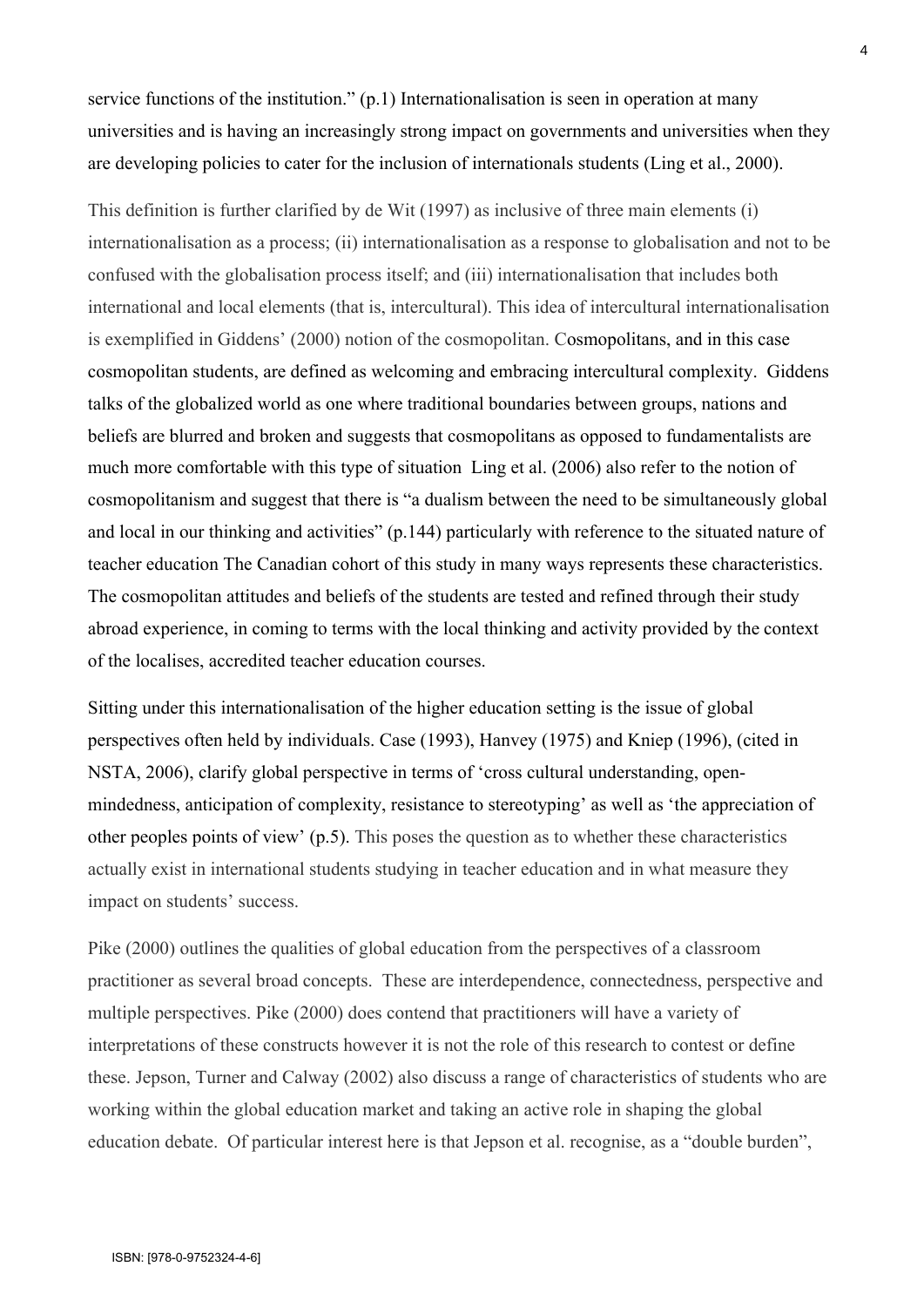the extent of experience in a students own educational system and secondly the expectations from Australian academics.

Tang and Choi (2004) suggest that further research is required on international student experiences. Further they advocate for further examination of the issues related to structural and institutional parameters of programs in universities. This should be complemented by a focus on the cultural and educational context of cross-cultural settings in which the programs are enacted. It is in the area that this study seeks to examine further.

### **Research methods**

Because the purpose of the research was to unearth the perspectives and expectations of Canadian students who 'cross the date line' to engage in the Graduate Diploma program in teacher education, the research was designed as a qualitative study, taking an interpretivist perspective (O'Donoghue, 2007). The study followed the approach of grounded theory in that the study sought to develop theory from the data that emerged, and the techniques of data analysis was conducted along the patterns of this tradition (Morse and Richards, 2006). Semi-structured interviews were selected as the principal data collection method as these would be most appropriate for the purpose outlined (Ritchie and Lewis, 2003). As the study involved eliciting responses from Canadian students alone, the sample of participants was purposively selected. No deliberate selection was made by gender, although in recent cohorts of Canadian students females have far outnumbered males. Of the volunteers who presented for participation, all of whom were interviewed, the gender balance was slightly in favour of females. This was considered appropriate as proportional representation was not an issue and the perceptions of each gender could be equally important. Two groups of students were chosen for interview. The first was drawn from the cohort of students who presented for study in the first semester in the year of study; the second group was drawn from those who arrived in Australia in the second semester. The size of the first group was 10; the size of the second 8.

A series of three interviews across the first semester of the students' year was employed to gather data on the perspectives of the participants. The first of the three interviews was conducted prior to the students beginning their engagement with the program, either before their classes began or in the first week of the semester. The second interview was conducted after ten weeks of classroom instruction, but before any of them had experienced their first practicum. The third interview was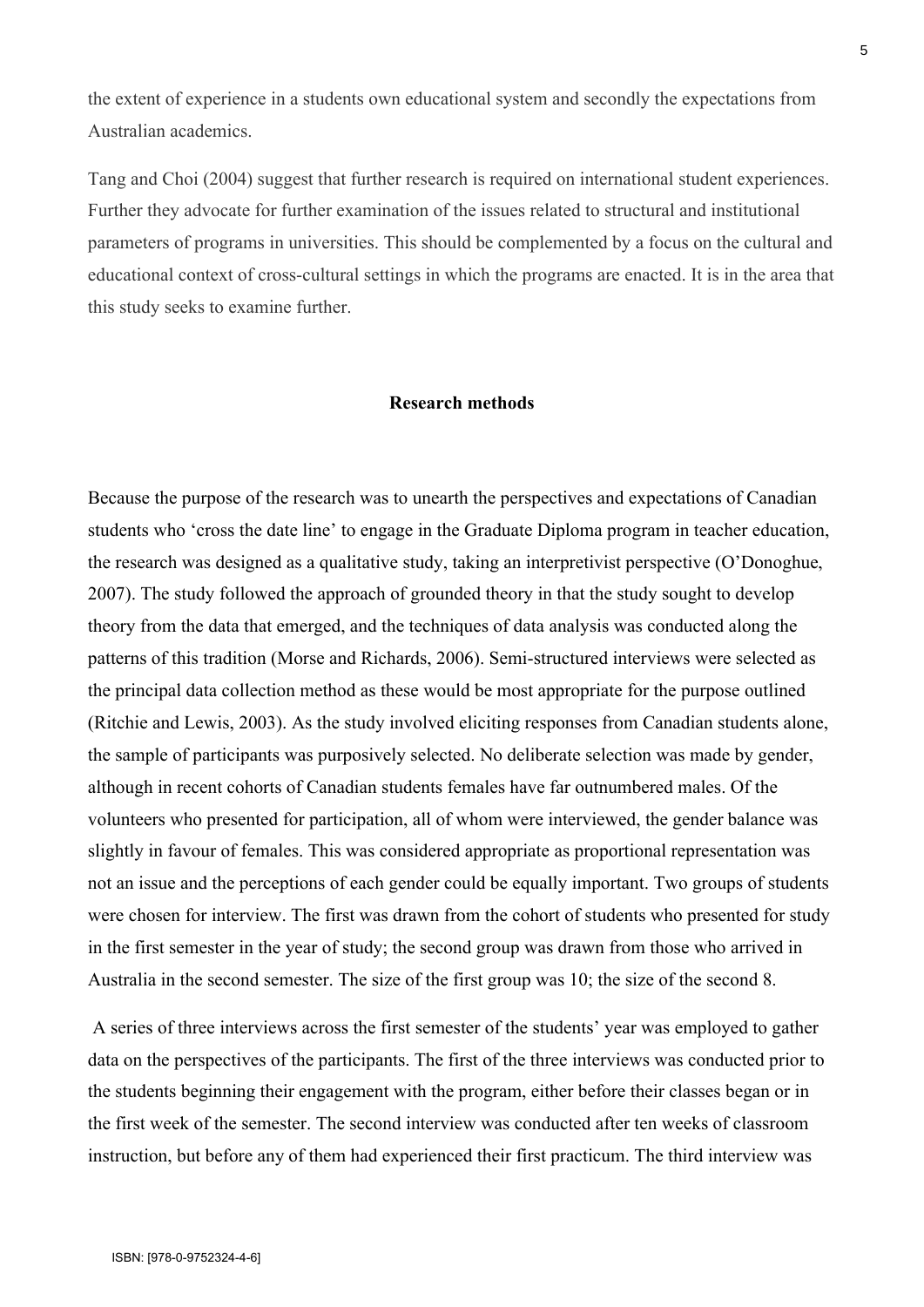carried out at the end of the students' first semester, after the participants had finished their first practicum placement. The whole interview process was then repeated with a second cohort of students in the following semester. For reasons imposed by the University's Human Research Ethics committee, research could not be conducted in the second semester of the students' experience, because the principal researcher taught the students in that semester. While this decision was initially disappointing, it served to define more carefully the purpose of the research. The study was not meant to be an evaluation of the course but to be an exploration of the students' perceptions and experiences as they saw them. While it would have been beneficial to have conducted a final interview at the end of their full year of study, the data analysis later revealed that a satisfactory level of 'saturation' (Bryman, 2008; Glaser, 1978) had been achieved with the number of participants and the size of the cohorts.

The initial, semi-structured interview held with the participants focussed on teasing out students' perceptions and expectations in three main areas: (i) the nature of education programs; (ii) the Australian context; and (iii) the University's characteristics. After the first round of interviews the researcher then used this information to develop further questions, while exploring new themes based on their experiences up to the time of the subsequent interview. Analysis of data began immediately after each round of interviews and further interrogation and comparisons were made at each stage that followed. This illustrates the dynamic pattern described by Schmuck (1997) regarding the complex interplay between data collection, reflection and action.

Data analysis followed the transcription of interviews and used the methods of coding and memoing as developed by grounded theorists such as Glaser (1992) and Strauss (1987). Three levels of coding were employed, largely in sequence; descriptive coding, topic coding and analytic coding. This reflected the process of developing an 'analytic hierarchy' or 'conceptual scaffolding' (Ritchie & Lewis, 2003) to move the analysis from a level of description to the higher levels of explanation and to the development of theory (O'Donoghue, 2007). Following this rigorous and ongoing data analysis, employing the methods of constant comparison and constant interrogation (O'Donoghue, 2007), the findings that have emerged are presented in this paper. They fall into four main themes: (i) personal growth and development: (ii) cultural experiences; (iii) development of teacher identity; and (iv) implications for University programs. These have emerged from the data with strong interdependent links but are presented independently below.

## **Findings and discussion**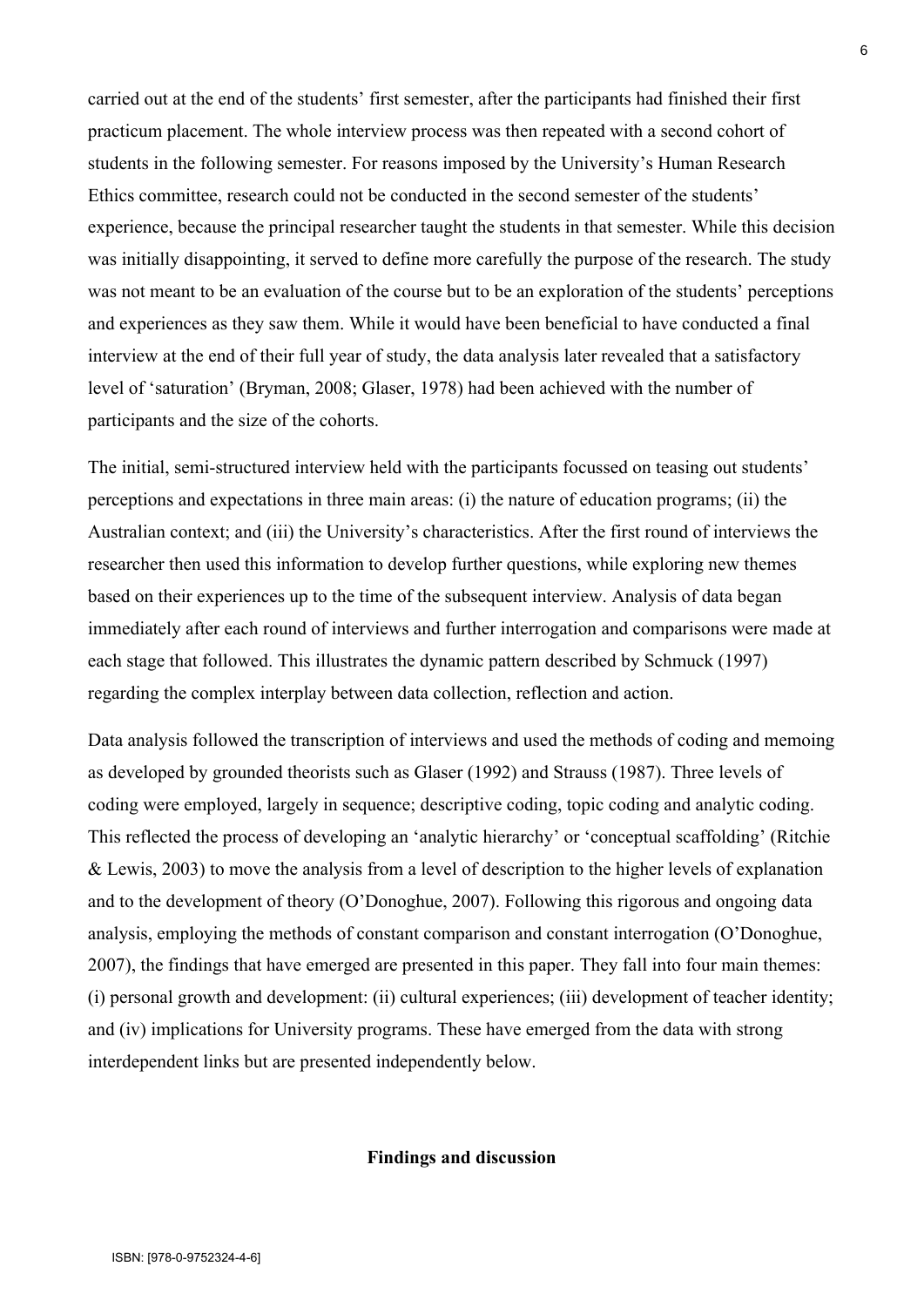Reported below are the principal findings that have emerged from the data analysis thus far. They are largely reported in terms of the analysis and the interpretations that have been developed. Quotations that are in the text are directly from the interviews gained during the data collection. Four themes emerged from the analysis, which form the sub-headings that follow. The fourth theme, implications for the University program, brings the paper to its conclusion.

#### **Personal growth and development**

Personal development was the first major theme that emerged from the initial interviews and continued to feature through the second and third interviews. Students felt that participation in a program outside of Canada gave them a better opportunity to develop a foundation understanding of themselves. They spoke of having family and friendship networks well established at home but they saw the challenge of stepping outside these networks as a move towards a certain level of maturity and self belief.

The first set of interviews indicated that students were concerned with their own personal growth, and developing their own specific identity, although they also saw this personal development as a way to develop a platform for their career. Students saw the year in Australia as an opportunity to experience life without the direct input of close family and friends. Participants identified themselves as "uptight" in comparison to Australian friends that they had made. Participants recognized the impact of the Australian context and the subtle differences between Australia and Canada, and saw the experience of these differences as a great chance to explore their own identity and develop a more mature view of the world.

One student saw the program as "learning about themselves and taking this anywhere in the world". This global perspective was a common element amongst participants as was their intent to develop a clearer understanding of themselves. They also spoke about improving their capacity to face pressures, such as those of university life in a location remote from their normal support systems. The pressures that they recognised included relocation, immersion in another societal culture (as distinct from the academic culture), different assessment processes, and coming to terms with new (school) educational settings with which they were completely unfamiliar.

One student characterised this experience as "a turning point of my life". This was echoed by other participants and was related to comments about the opportunity for students to be "acting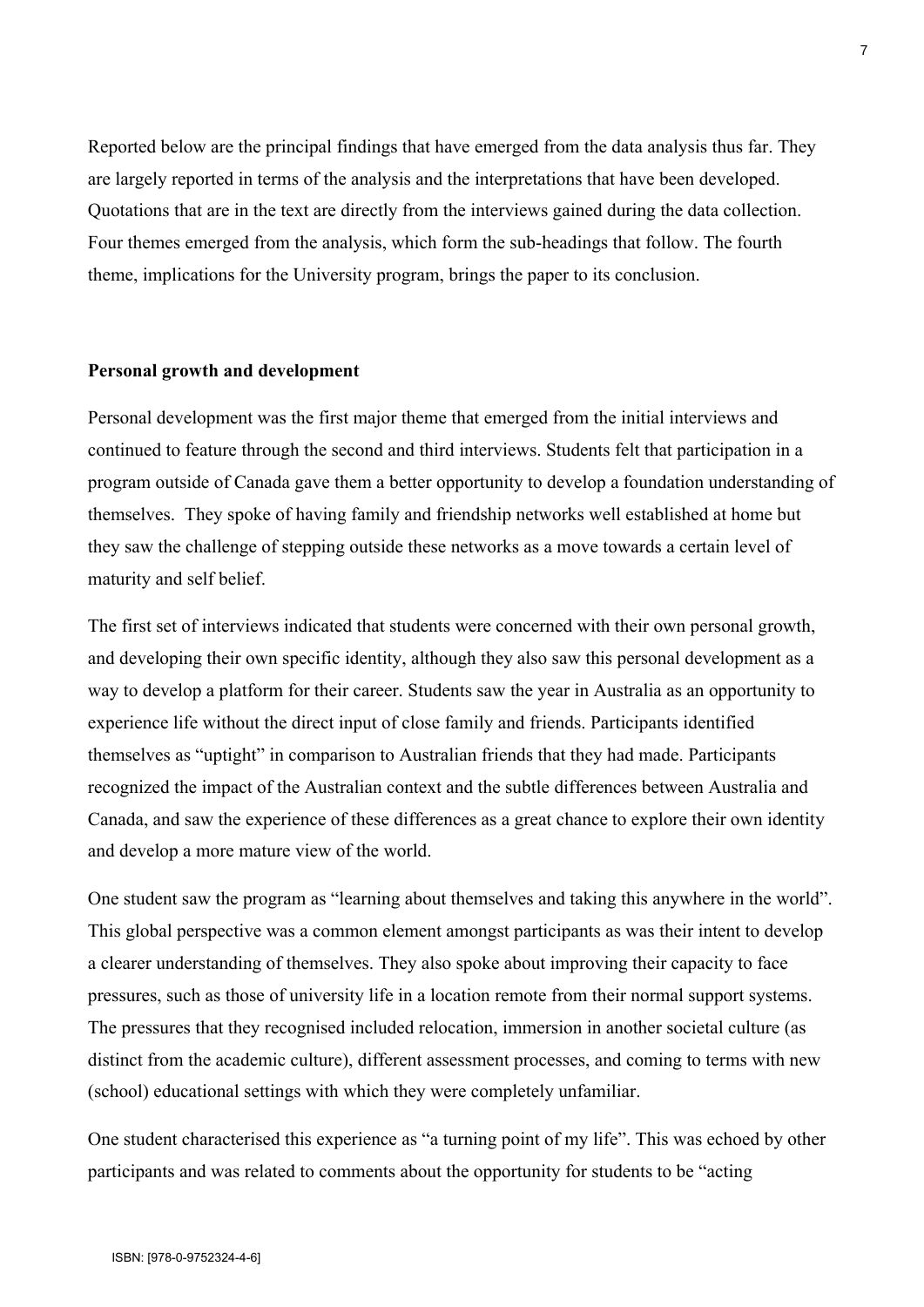independently from my parents". The comments that participants made in this regard led to initial thoughts of students going through a process that might be termed a 'rite of passage'.

This idea of a 'rite of passage' was expressed in terms of aspects of the program the students were undertaking individually and the "sub-cultural" elements the students created as a collective while taking this journey. Students talked of travelling to particular locations in and outside of Australia; they conveyed the importance of becoming employed in part-time work as a strategy to deal with Australian cultural effectiveness or the need to live with an Australian flatmate to counter the initial culture shock.

The final aspect of personal development that emerged from the data was that students related their ability to deal with changes and new circumstances as important to their development as a teacher. This aspect will be further developed in the section on teacher identity.

# **Cultural Experiences**

The second major theme that emerged from the data is best described as 'cultural experiences. Issues that the participants raised in this theme included: adapting to living within an Australian community; the participants' own beliefs and definitions of 'culture'; the participants' sense of assimilating with the culture of an Australian university; and how participants saw their interaction with Australian culture as part of their development as a global citizen. The emergence of a topic of cultural difference seems surprising considering that the cultural differences between Canadian students and their Australian counterparts might appear quite small; nevertheless, the students interviewed spoke strongly about this and they identified this as crucial area of their transformative process. What follows in this section is an outline of four sub-themes. Their importance lies in the potentially substantial implications for teacher education programs at the case study university, such as addressing policy and practice in recognition of cultural nuances' of this cohort.

*Living within an Australian community.* Living within the local community proved problematic for some students. The data revealed students had initial trouble adapting, for instance to matters such as the limited internet access available, the high price of fresh fruit and vegetables and the limitations of the local transport system around the university. These were entirely different from their former experiences.

One key strategy that the students used in the early stages of their time in Australia, to effect a more successful assimilation into the local community, was to seek employment in service based industries. This proved beneficial to the students in many ways as they spoke about gaining a better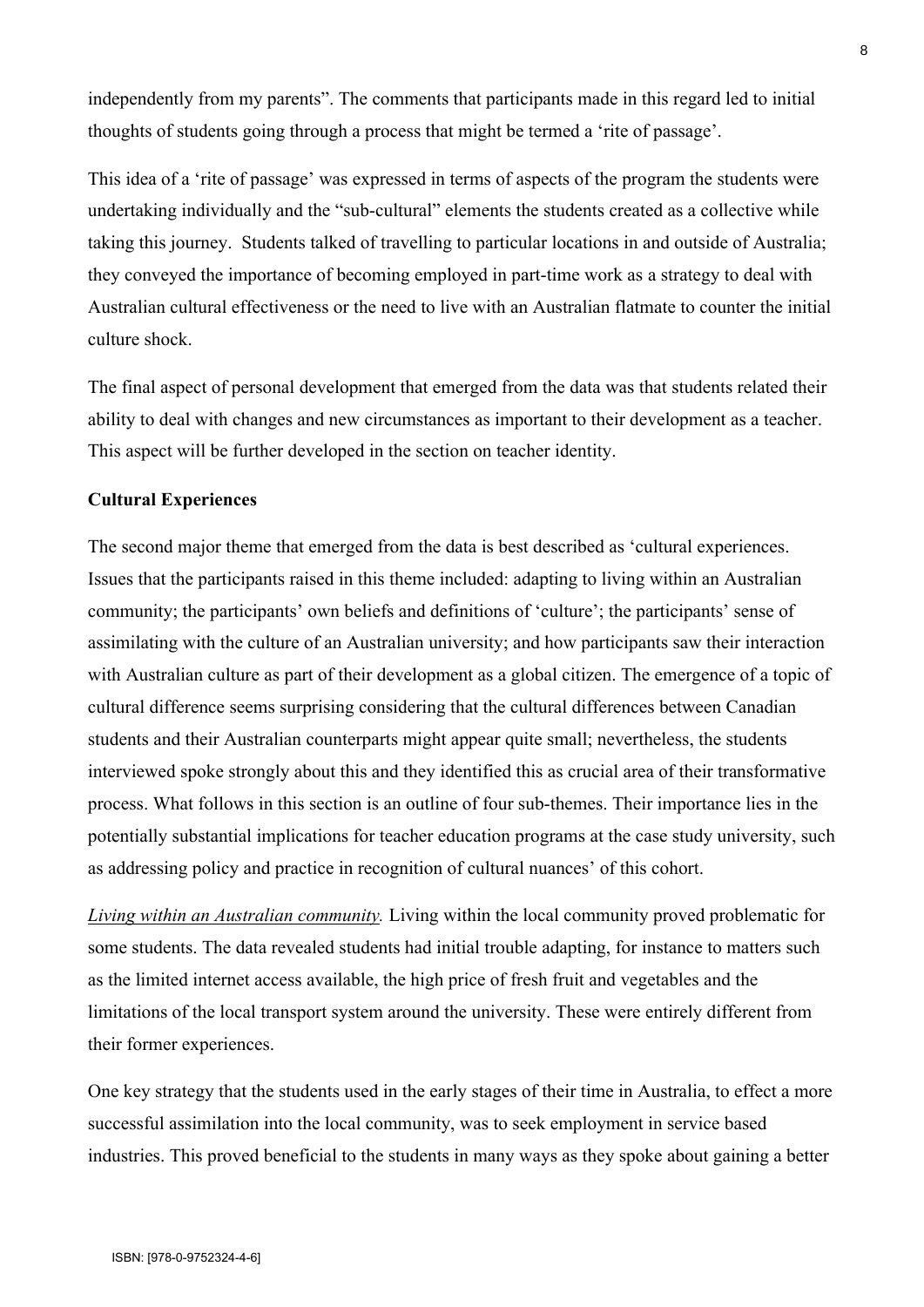understanding of how Australians used the English language and about creating new support networks, outside the university and their own peer-group that they could rely on.

Participants understood that living away from home would have implications for their growth and they prepared themselves and their families for this change in circumstances. Changes they made included new forms of communications with former friends and family via 'blogs' and e-mails. Developing new social skills to enhance their new support networks was part of their intention. One student suggested they "were looking for life skills" and saw their friends and family in Canada as "not going anywhere".

*The participants' beliefs about broad cultural differences and their definition. Participants often* noted that their study program was a chance to experience another culture while at the same time expressing the need to "fit in". One student described Australian culture as "more easy-going" while another student referred to Australian culture as laid-back and identified Canadians like themselves as rather "up-tight". Statements about this difference became more substantial as the interviews unfolded. After commenting on the differences between people of their own status, one of the initial differences about broader culture they spoke about was the recognition of indigenous peoples. Participants also commented favourably on the substantial recognition of cultural diversity and sensitivity within the program and among academic staff. Their perceptions of culture developed further when they started to recognize that cultural differences existed between the university structures and processes and what they had been used to previously, and that these would have a substantial impact on their progress through the program.

The beliefs and definitions of culture expressed by participants was very limited and based on two recurring themes. These were the relationship between indigenous people and other Australians in the community, and the way that Australians used "slang", as they referred to local idiom. While these definitions reflect what might seem very narrow differences in culture, they nevertheless had some real significance. In particular, mastery of idiom was important, as students believe this would be an essential feature of their successful induction into the program and as a significant variable in determining the success of their upcoming practicum experiences.

Participants believed that dealing with cultural change would translate into better preparedness for the teaching role. Most students commented that being able to cope with cultural difference was an advantage when applying for a teaching position, regardless of location in the world. One participant wanted to be able to teach young people in Australia and overseas. Nearly all believed that they were being prepared for teaching in Queensland while also being prepared for teaching in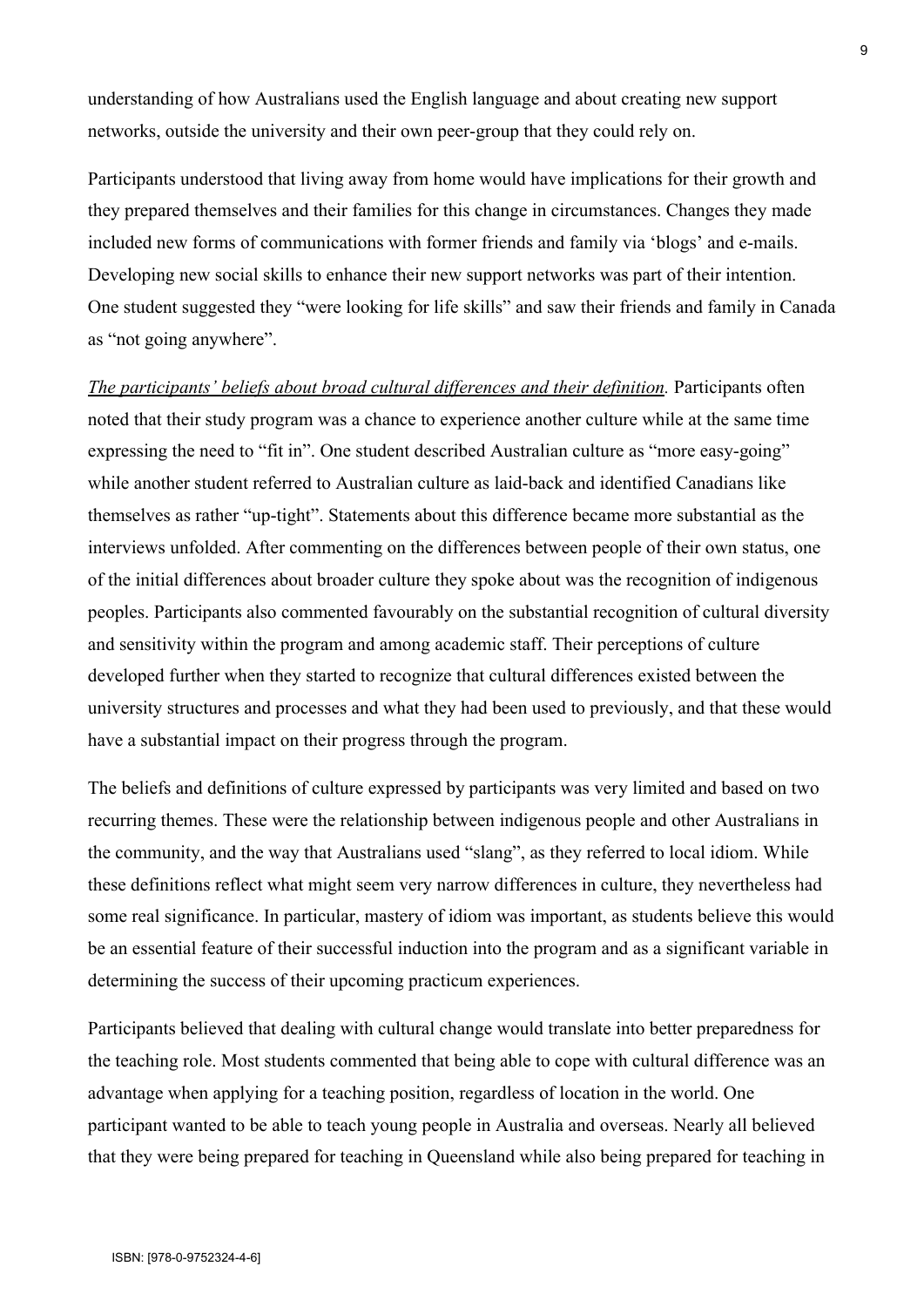other countries. Some participants felt that this cultural learning was beneficial to their life skills and improved their readiness for teaching in any context.

*Assimilating with Australian university cultures.* Academic differences between Australian and Canadian universities were not nominated by the researcher as a key factor in the first or second interviews yet these emerged strongly in the data. Participants particularly highlighted differences with regard to workload, assessment practices, and the teaching styles of lecturers.

Comparisons between Irwin University and Canadian universities were gathered from peers to make judgments about the culture of this program. Initial comparisons centred on the size of Irwin University and the workload expected. Students compared their workload at Irwin University with their previous workload in an undergraduate degree in Canada. Some students recognised the substantial differences between aspects of their previous study (science, business or arts programs in Canada) and the type of study involved in this Education program. They spoke about differences between expectations and workload between Australia and Canada. One participant suggested that Canadians seem to have more contact time during their undergraduate studies. They did not expect to be overwhelmed by the workload. The fact that there were two blocks of work placement in Australia compared to four blocks in the Canadian model was raised as important to managing workload by some of the students.

With regard to workload, students particularly focussed on assessments. They said that they found a much greater demand on assessment in Australia than in Canada, in terms of time required and task demands. Some felt that the handing-up of assessment was badly managed as nearly all assessment tasks had to be submitted on Fridays. Some students also noted distinctive differences between assessment expectations of lecturers and those of their tutors who actually administered the assessments. As a result they found themselves continually seeking clear and precise information and reassurance about coursework and assessment expectations.

Lecture structures were mentioned by the majority of students and their expectations were that there would be little difference between Canadian universities and their Australian university. Yet, by the second interview the differences in lecture structure and dynamics had become clearer to the students and the data showed that they were having a negative impact on their stress levels and attendance patterns. Participants also noted the integration of undergraduate students within a graduate course as a major departure from their previous experiences, even though this was the first time they had participated in a graduate level program. One participant expected a "higher workload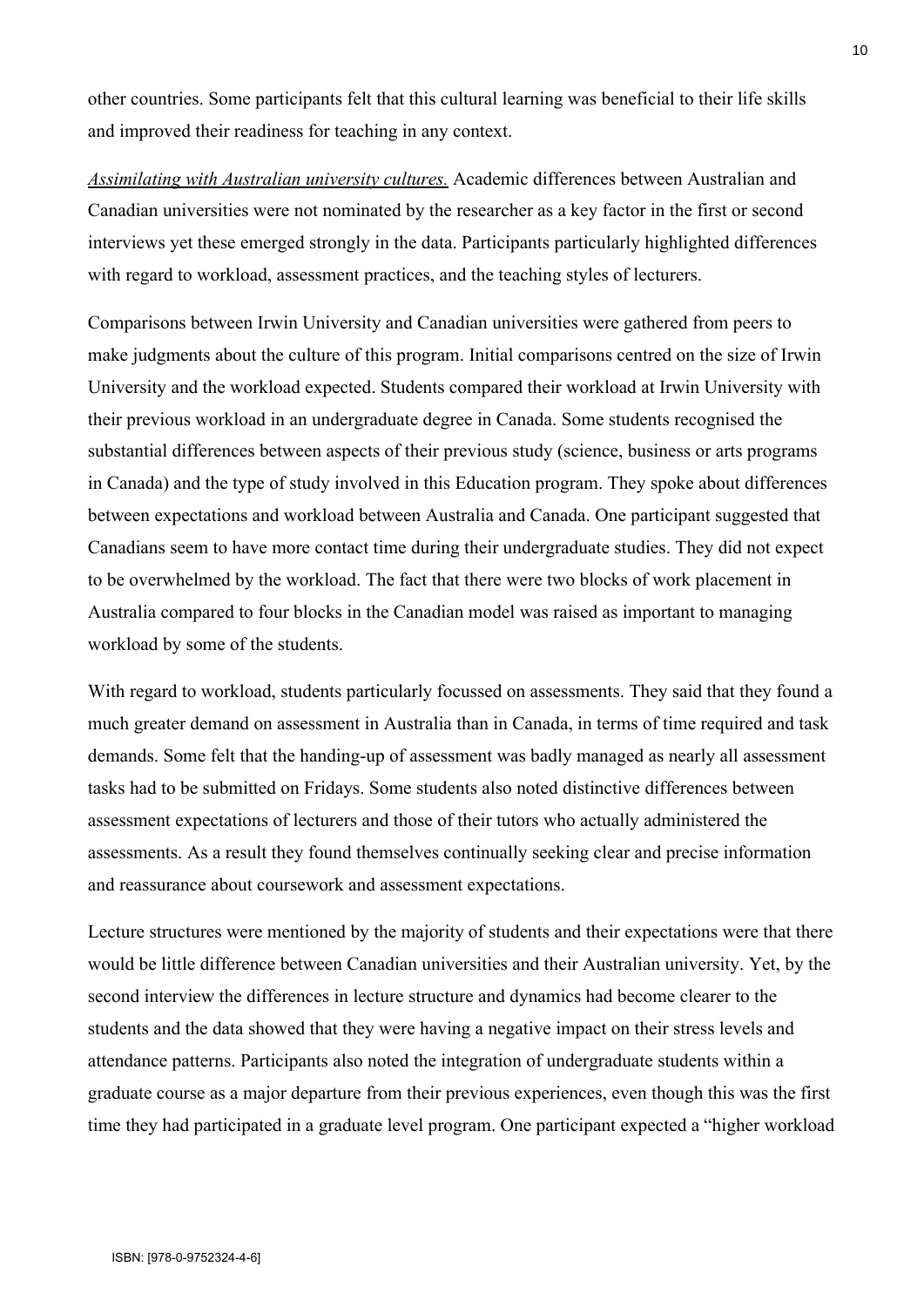than the undergraduates" and that they were "shocked" that graduates were mixed with undergraduates.

Students also said that they were surprised by the teaching styles of their lecturers. The increased familiarity between academic staff and students in Australia required participants to work in different ways to what they had experienced previously. The students commented that the lecturers "had fun" and were more engaging during lectures and tutorials. This was in the light of negative generalizations made about Canadian lecturers. One participant commented that Canadian lecturers read from the text and that their undergraduate degree was very "boring". Another categorised Canadian universities as "more regimented" and not as "laid back". Teaching staff identified as being efficient and organized with clear and stable structures were labelled as "good".

As a result participants spoke about developing new strategies to use in the unfamiliar situations they faced in Irwin University, and these coping strategies became a distinctive feature of their experiences in the class-based aspects of their programs. The findings from the study suggest that the differences in cultural discourses between Australian universities and students coming into the university culture from another educational background are often overlooked, and it is a premise of this paper that this must be addressed.

### **Teacher Identity**

The issue of teacher identity increasingly surfaced as the interviews progressed. The term teacher identity was never actually used by participants but it emerged as a higher order theme from the analysis of data. Students spoke of their intention to become teachers as passionately as their intention to develop a personal platform from which they could launch a career. Travelling to Australia was a way of looking for life skills and gaining an advantage in the race for a job as a teacher in the education system in Canada. Students aligned life skills closely to the skills required of teachers.

Participants said that they were seeking new experiences and often a new identity. This aligns with the concept of a 'global perspective' defined by the National Science Teachers Association as "cross cultural understanding, open-mindedness, anticipation of complexity, (and) resistance to stereotyping" as well as the "appreciation of other people's points of view" (NSTA, 2006, p. 5). Data suggested that the participants not only sought to explore their personal abilities and their understanding of cultures and communities, but they also wanted to explore a new learning environment.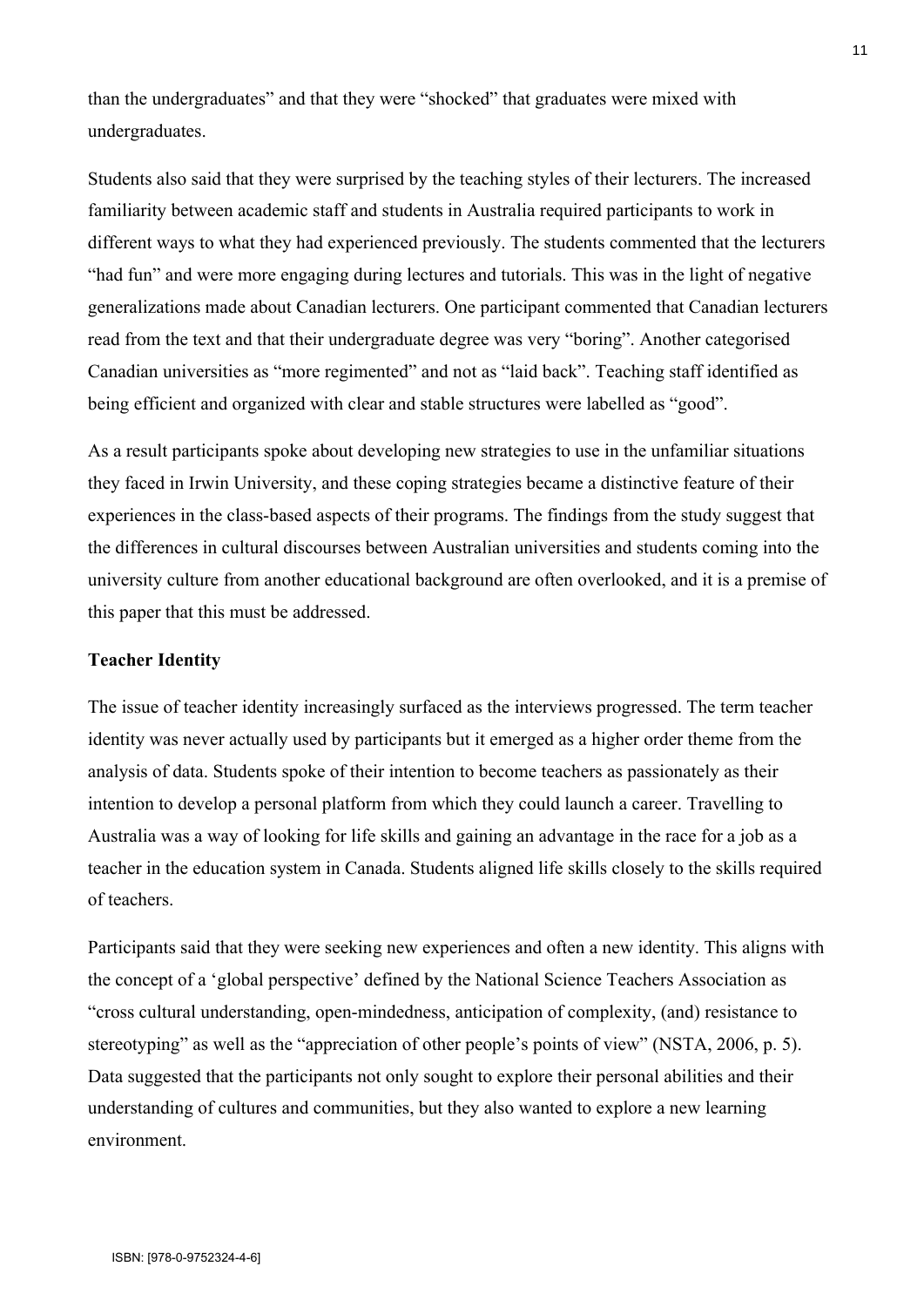The relationship between teacher identity and personal identity is a complex issue that arose from the data of this study. Data showed participants related the development of their own identity as an *individual* very closely to that of their identity as a *teacher*. The ability to cope with stresses and complexities of life were seen as key elements in the role of the teacher in any location. Skills such as setting up friendships, establishing routines, dealing with financial constraints and managing multiple workloads were seen as important aspects that can be taken from their personal life into their teaching identity.

Another component of teacher identity was the level of self-belief participants had in their ability to achieve the goals they had set for themselves. The participants talked about their ability to manage multiple tasks with limited resources. They saw themselves as independent from their support networks in Canada and that this substantially impacted on their ability to deal with complex situations.

Many participants referred to the development of their own identity during this particular stage of their life. While some participants felt substantially older than other students within the program this does suggest that they all felt more mature than their Australian counterparts, and felt they were performing at a higher level. One participant saw the program as learning about oneself and taking these learning's anywhere in the world.

The level of planning required to make this learning process in self-awareness a reality was often referred to in interviews. This planning, often spanning a period of eighteen months, is in itself an indicator of real understanding of the students' development of their own identity, both professional and personal. It indicates genuine commitment to the concept of exploring not only the career of teacher education but also in terms of their own identity and ability to cope with complex situations. Some of the students saw the planning stages as part of the journey, a journey that involved relating personal strengths to teaching strengths.

## **Conclusion: Implications for the University Program**

This paper has presented the preliminary data gathered through a series of three interviews over two semesters with Canadian students who had enrolled in a Graduate Diploma in Education program in a regional Australian university. The paper has outlined the cultural perspectives of the Canadian students as they sought to develop aspects of their teacher identity as well as engage in a process of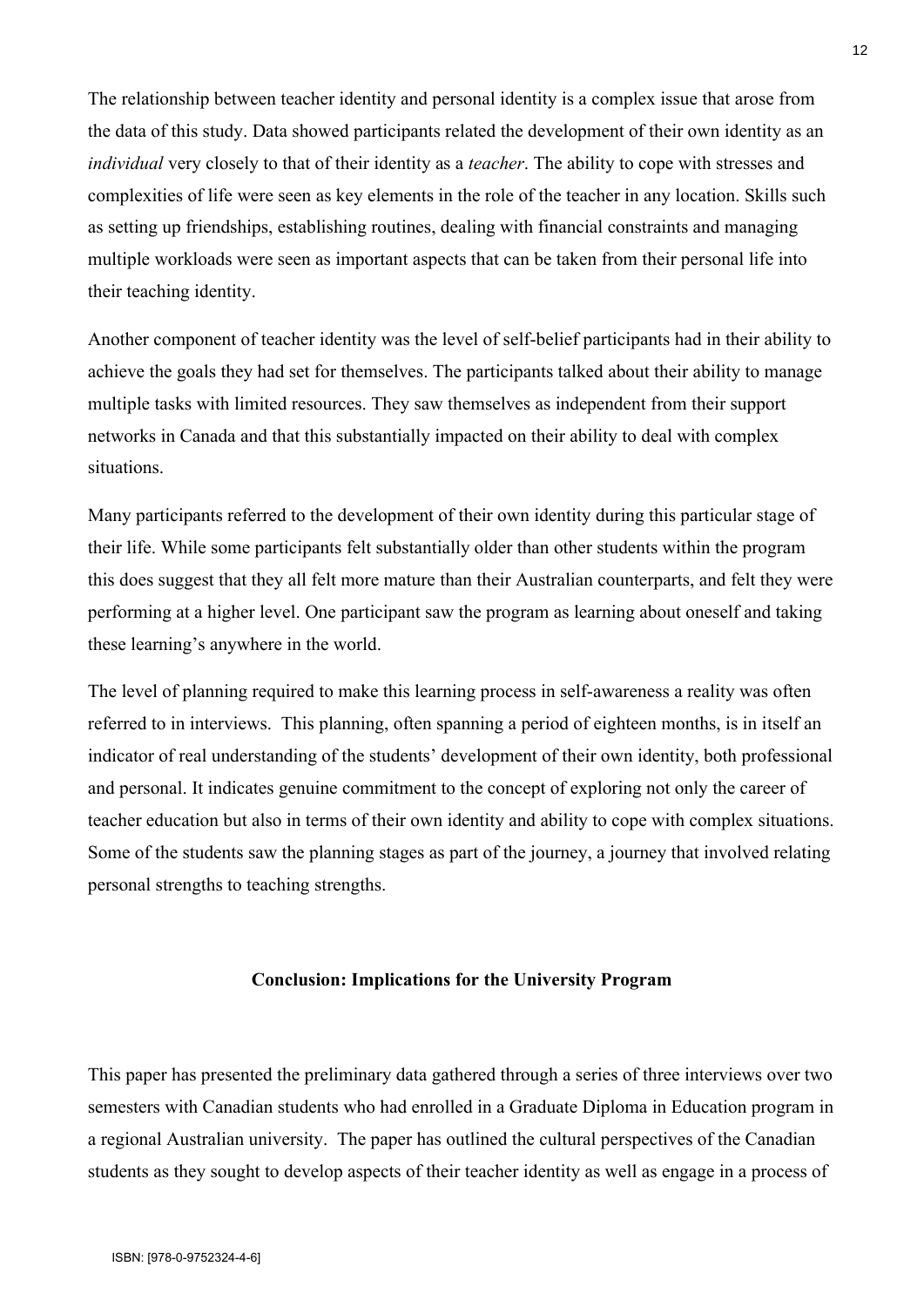personal growth. These are synthesised into the 'global perspective' that emerges from the experiences of these pre-service teachers, something they treasure as a significant 'marque' of their identity.

This preliminary investigation has raised implications for regional universities and their graduate education programs. Data gathered from this study revealed students' concerns about lecture and tutorial structures and assessment regimes, all of which may require purposeful structuring rather than being left to chance. While changes in some of these areas may be considered to ensure that the needs, expectations and cultural anxieties of international students are addressed, in large part University policy can address the issues through the pastoral care of these students, who may often be forgotten. This may be because the very cultural differences identified by the students are ignored by policy-makers and practitioners who believe that the differences between Canadians and Australians are too small to matter. Careful orientation procedures to meet the concerns of these students and to prepare them for differences in workload, teaching and learning structures and assessment regimes, and the 'quirks' of Australian teachers need to be considered carefully.

The innate need for personal development within a global context as stated by these Canadian students, and driven by their thirst for cultural awareness and understanding, is in turn helping each of them to form both a personal and professional identity. It is this process that universities must be aware of, and recognise and in so doing be prepared to help these students to realise their goals.

#### **References**

Bryman, A. (2008). *Social research methods* (3rd Ed.) Oxford: Oxford University Press

- de Wit, H. (1997). *Rationales for internationalisation of higher education (I)*. Retrieved 10/02/2009), from http://www.ipv.pt/millenium/wit11.htm
- Geijsel, F. & Meijers, F. (2005). Identity learning: the core process of educational change. *Educational Studies 3,1* (4) 419 - 430.
- Giddens, A. (2000). *Runaway world*: *How globalization is reshaping our lives.* New York: Routledge.
- Glaser, B.G. (1978). *Theoretical sensitivity. Advances in the methodology of grounded theory*. Mill Valley, CA: Sociology Press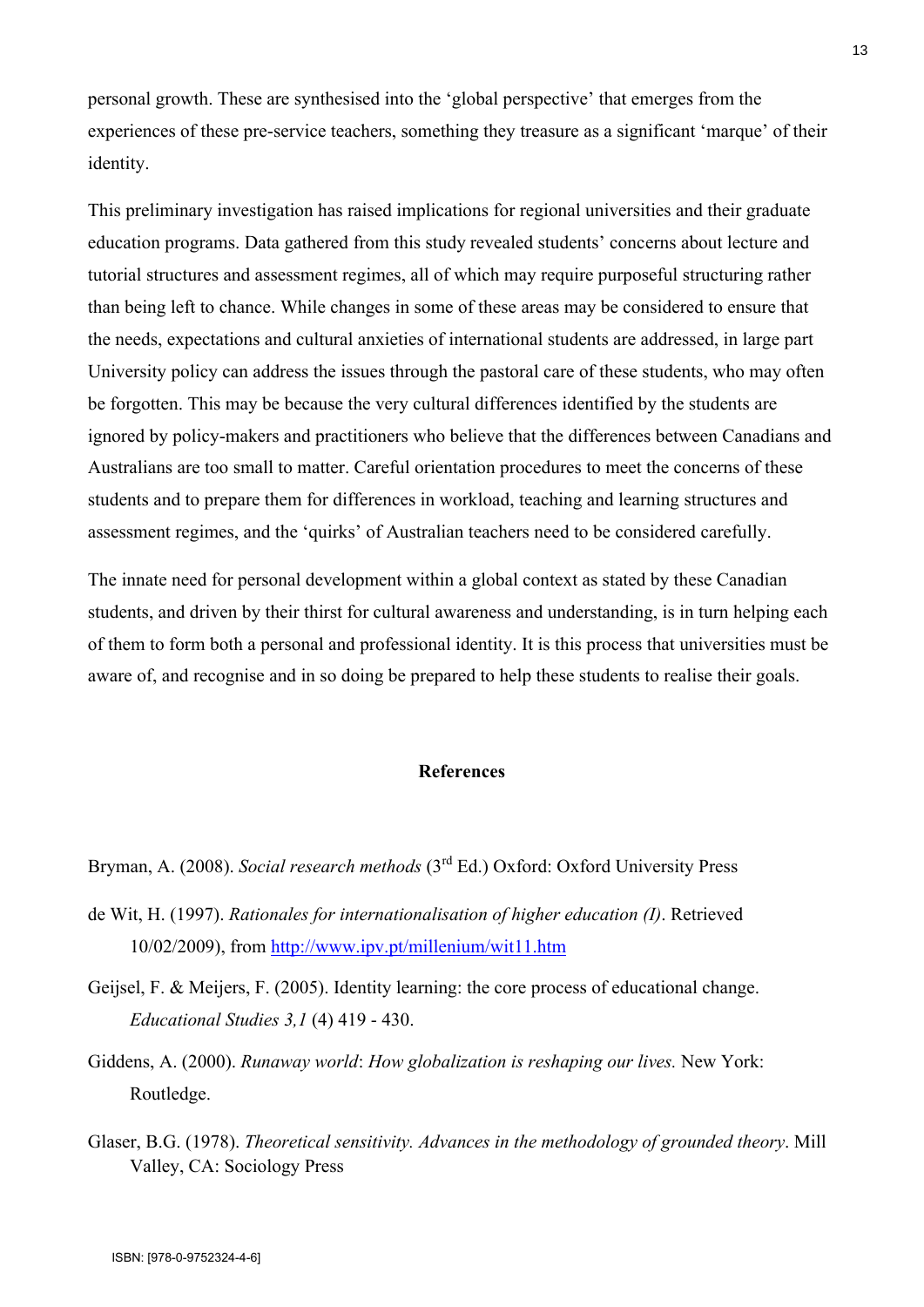- Glaser, B.G. (1992). *Basics of grounded theory analysis: Emergence versus forcing*. Mill Valley, CA: Sociology Press
- Jepson, M. Turner, T. and Calway, B. (2002). *The transition of international students into postgraduate study: an incremental approach.* Paper presented at the Australian Association for Research in Education Annual Conference, Brisbane. December 2002.
- Ling, L., Burman, E., Cooper, M. & Ling, P. (2006). (A)broad teacher education'. *Theory into Practice*, *45,* (2) 143 - 149
- McKittrick, T. (2003). *Supporting the short-term international student: The Canadian-Australian connection*. Paper presented to the 17th Australian International Education Conference, Melbourne, Australia. October 21-24, 2003.
- Morse, J.M. & Richards, L. (2002). *Qualitative methods*. Thousand Oaks, CA: SAGE Publications
- National Science Teachers Association (NSTA) (2006). National Congress on Science Education. Focus Group Resource Guide. Toronto, Canada. July 19 – 22, 2006
- O'Donoghue, T.A. (2007). *Planning your qualitative research project. An introduction to interpretivist research in education*. London: Routledge
- Olssen, M., Codd, J. and O'Neill, A. (2004). *Education policy: globalisation, citizenship and democracy.* London: SAGE Publications.
- Pike, G. ( 2000) Global education and national identity: In pursuit of meaning. *Theory into Practice.* 39 (2) 64-73.
- Porter, P. & Vidovich, L. (2000). Globalization and higher education policy. *Educational Theory 50,* (4) 449 - 465.
- Relich, J. and Kindler, M. (1996) Teacher training in Australia: perspectives of a Canadian student cohort. *Journal of Institutional Research in Australasia*. *5* (2).
- Ritchie, J. & Lewis J. (2003) *Qualitative research practice. A guide for social science students and researchers*. London: SAGE Publications
- Schmuck, R.A. (1997). *Practical action research for change*. Arlington Heights: ILL: IRI/Skylight Training and Publishing.